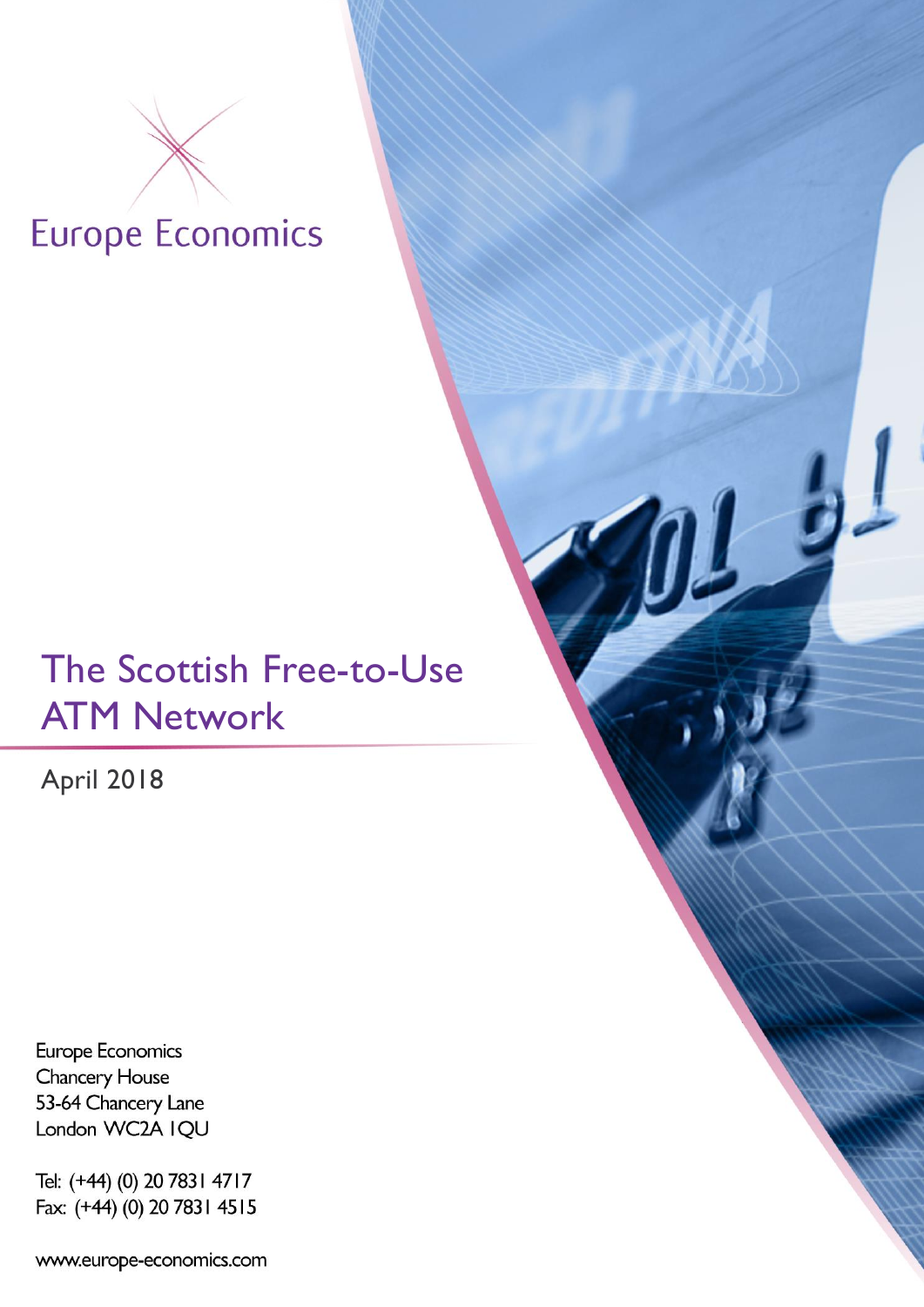Europe Economics is registered in England No. 3477100. Registered offices at Chancery House, 53-64 Chancery Lane, London WC2A 1QU. Whilst every effort has been made to ensure the accuracy of the information/material contained in this report, Europe Economics assumes no responsibility for and gives no guarantees, undertakings or warranties concerning the accuracy, completeness or up to date nature of the information/analysis provided in the report and does not accept any liability whatsoever arising from any errors or omissions. © Europe Economics. All rights reserved. Except for the quotation of short passages for the purpose of criticism or review, no part may be used or reproduced without permission.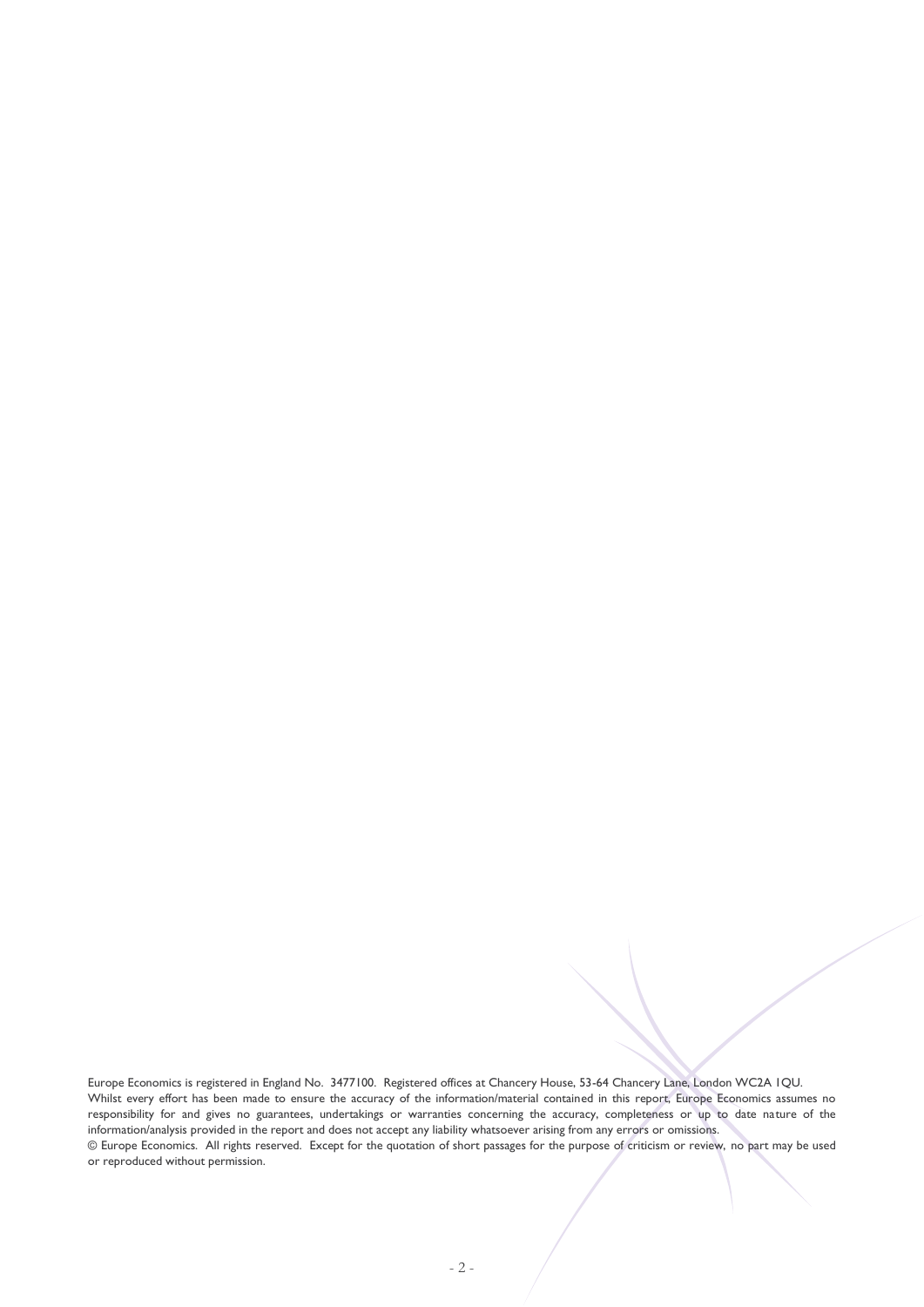## The Scottish Free-to-Use ATM Network

This brief report provides an overview of the Scottish free-to-use (FtU) ATM network following a request from the PSR. Specifically, we were asked to look at:

- 1. Characteristics of FtU ATMs (location, concentration etc.).
- 2. Characteristics of at-risk FtU ATMs.<sup>1</sup>
- 3. ATM presence by size of settlement.

-

4. Share of population with nearby access to an FtU ATM.

Comparisons are made between the Scottish FtU ATM network and the rest of the UK FtU ATM network (i.e. FtU ATMs in England, Northern Ireland and Wales).

The quantitative analysis in this report is based on: ATM characteristics and location data from LINK; ATM annual volume data from LINK (for July 2016 to June 2017); settlement data from the National Records of Scotland, Office for National Statistics (for England & Wales) and Northern Ireland Statistics and Research Agency; and population data from the most recent Census in 2011.

<sup>1</sup> This is based on those FtU ATMs identified as 'at-risk' in a recent Europe Economics' report, which analysed the profitability (revenues less costs) of individual ATMs. A summary of that study is available here: https://www.psr.org.uk/sites/default/files/media/PDF/EE-ATM-Impact-Study-Standalone-Executive-Summary-15012018.pdf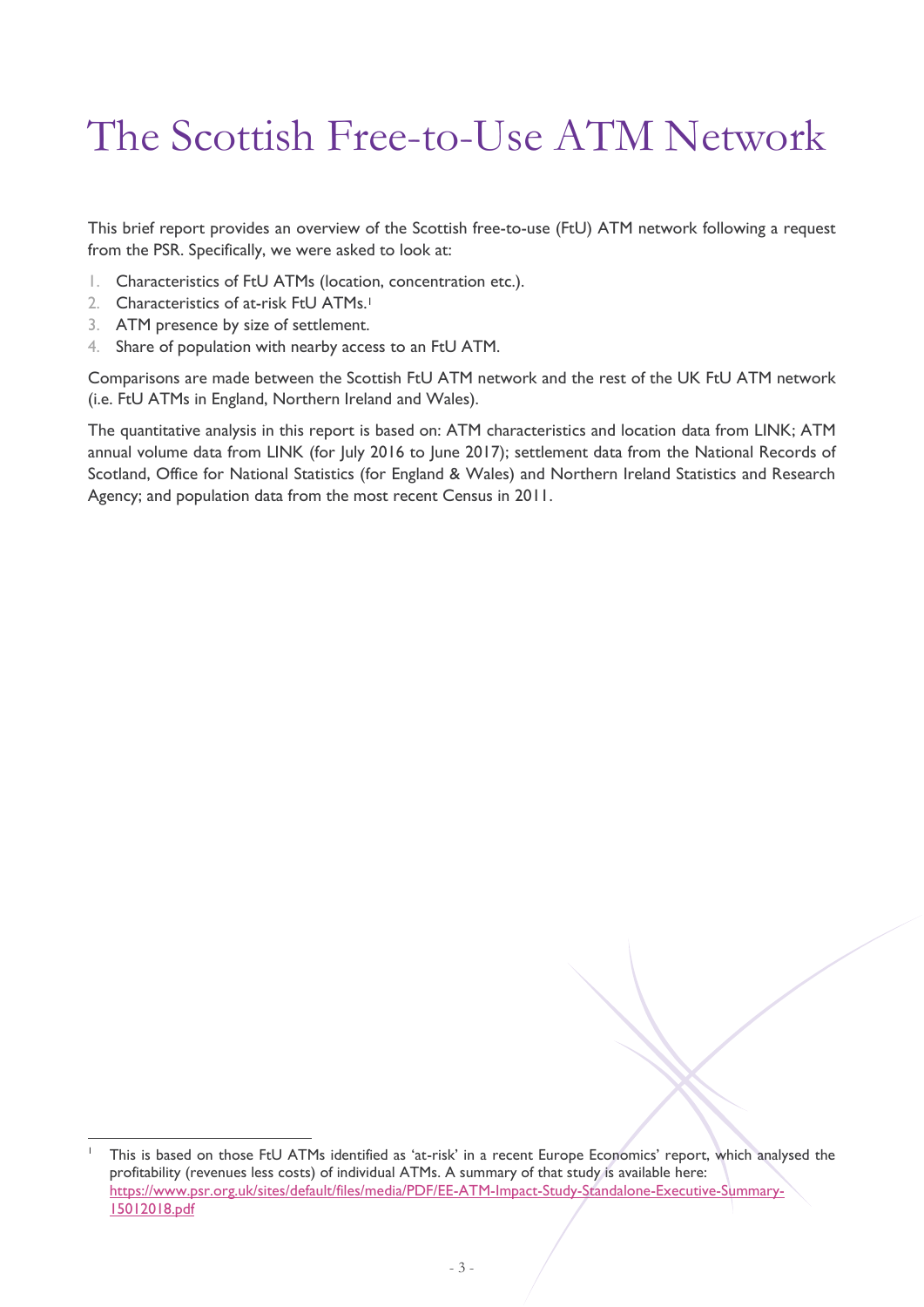## 1) Characteristics of the Scottish FtU ATM network

#### Key characteristics:

- There are a higher number of FtU ATMs per 1,000 inhabitants in Scotland (1.00) than there are in the rest of the UK (0.80).
- The split of FtU ATMs in urban and rural locations is approximately the same in Scotland as the rest of the UK. There is a slightly higher percentage of non-branch FtU ATMs in Scotland, than in the rest of the UK.
- Average withdrawal volumes in Scotland are lower than the rest of the UK.

|                          | <b>Total FtU</b><br><b>ATMs</b> | <b>FtU ATMs</b><br>per 1,000 <sup>2</sup> | <b>Rural</b> | Urban | <b>Branch</b> | Non-<br>branch | Average<br>Volume |
|--------------------------|---------------------------------|-------------------------------------------|--------------|-------|---------------|----------------|-------------------|
| <b>Scotland</b>          | 5.416                           | 1.00                                      | 9%           | 91%   | 28%           | 72%            | 32,721            |
| <b>Rest of the</b><br>UK | 48.209                          | 0.80                                      | 10%          | 90%   | 33%           | 67%            | 34,005            |

#### **Table 1: Comparison of Scottish and the rest of the UK FtU ATM networks.**

#### Concentration of FtU ATMs:

- The concentration (or density) of FtU ATMs is captured by the percentage of FtU ATMs which have another FtU ATM located within a given walking distance. In this analysis three distances have been considered: 100m; 300m; and 1,000m.
- Compared to the rest of the UK, Scotland has a lower proportion of FtU ATMs located close to another FtU ATM. Specifically, 63 per cent of Scottish FtU ATMs are located within 100m of another FtU ATM, compared with 68 per cent for the rest of the UK.
- Approximately 5 per cent of Scottish FtU ATMs are located more than 1km away from another FtU ATM, equating to just over 250 FtU ATMs.

|                       | <b>Total FtU ATMs</b> | % within 100m of<br>another FtU ATM | % within 300m of<br>another FtU ATM | % within 1,000m of<br>another FtU ATM |
|-----------------------|-----------------------|-------------------------------------|-------------------------------------|---------------------------------------|
| <b>Scotland</b>       | 5.416                 | 63%                                 | 80%                                 | 95%                                   |
| <b>Rest of the UK</b> | 48.209                | 68%                                 | 82%                                 | 96%                                   |

#### **Table 2: Comparison of Scottish and the rest of the UK FtU ATM network concentration.**

 $\frac{1}{2}$ Estimates based on mid-2016 population estimates from the Office of National Statistics. Available at: https://www.ons.gov.uk/peoplepopulationandcommunity/populationandmigration/populationestimates/datasets/pop ulationestimatesforukenglandandwalesscotlandandnorthernireland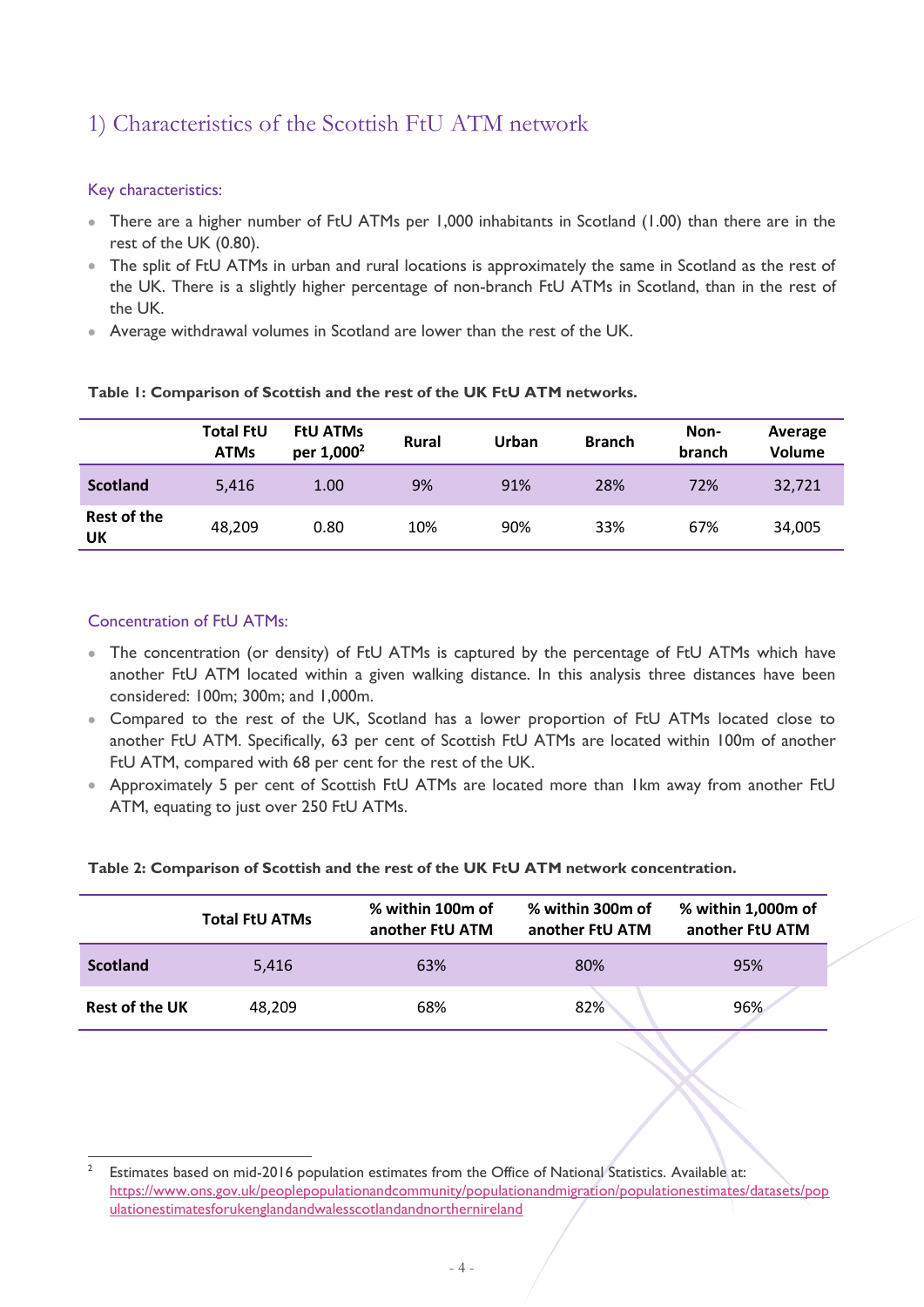### 2) Characteristics of the 'at-risk' FtU ATMs in Scotland in future scenario

At any given time a number of FtU ATMs will be unprofitable for their owners and will therefore be at risk of closure. Here we identify the FtU ATMs that would become unprofitable - and therefore be at risk of closure - as a result of a 20 per cent fall in interchange fees and a 10 per cent fall in transaction volumes. We term these FtU ATMs 'at-risk'. The assessment of which FtU ATMs are at-risk in this scenario again relies on analysis Europe Economics conducted for PSR in 2017.<sup>3</sup> In this scenario an FtU ATM is considered at-risk if it cannot cover its occupancy and cash costs.

#### Additional at-risk ATMs given falls in interchange fees and transaction volumes:

- Analysis suggests that the proportion of Scottish FtU ATMs at-risk in this future scenario would be lower, with 1.1 per cent being at-risk in the scenario, compared to 1.7 per cent for the rest of the UK.
- The likelihood of FtU ATMs being at-risk in this scenario is lower in Scotland than the rest of the UK for both rural and urban located FtU ATMs.

|                          | <b>Number</b><br>at-risk | % of total<br><b>FtU ATMs</b> | % of at-risk<br><b>ATMs</b><br>located in<br>rural areas* | % of at-risk<br><b>ATMs</b><br>located in<br>urban areas | Likelihood of<br><b>ATM being at-risk</b><br>if in rural area** | Likelihood of<br>ATM being at-<br>risk if in urban<br>area |
|--------------------------|--------------------------|-------------------------------|-----------------------------------------------------------|----------------------------------------------------------|-----------------------------------------------------------------|------------------------------------------------------------|
| <b>Scotland</b>          | 59                       | 1.1%                          | 19%                                                       | 81%                                                      | 2.3%                                                            | 1.0%                                                       |
| <b>Rest of</b><br>the UK | 818                      | 1.7%                          | 20%                                                       | 80%                                                      | 3.6%                                                            | 1.5%                                                       |

#### **Table 3: Comparison of Scottish and the rest of the UK at-risk FtU ATMs in future scenario.**

\* Defined as the proportion of at-risk ATMs that are located in rural areas (i.e. the number of at-risk ATMs in rural areas divided by the total number of at-risk ATMs in the scenario).

\*\* Defined as the proportion of rural ATMs that are at-risk in this scenario (i.e. the number of at-risk ATMs in rural areas in the scenario divided by the total number of ATMs in rural areas).

#### Concentration of at-risk FtU ATMs in the scenario:

-

 The at-risk ATMs in Scotland are typically more isolated than in the rest of the UK (e.g. 46 per cent in Scotland are within 100m of another FtU ATM, compared with 58 per cent in the rest of the UK).

|  |  | Table 4: Comparison of network concentration for at-risk FtU ATMs in future scenario. |  |  |
|--|--|---------------------------------------------------------------------------------------|--|--|
|--|--|---------------------------------------------------------------------------------------|--|--|

|                       | <b>Number at-risk</b> | % within 100m of<br>another FtU ATM | % within 300m of<br>another FtU ATM | % within 1,000m of<br>another FtU ATM |
|-----------------------|-----------------------|-------------------------------------|-------------------------------------|---------------------------------------|
| <b>Scotland</b>       | 59                    | 46%                                 | 59%                                 | 81%                                   |
| <b>Rest of the UK</b> | 818                   | 58%                                 | 74%                                 | 89%                                   |

<sup>3</sup> Europe Economics (2018) "ATM Impact Study: Summary Findings" available at: https://www.psr.org.uk/sites/default/files/media/PDF/EE-ATM-Impact-Study-Standalone-Executive-Summary-15012018.pdf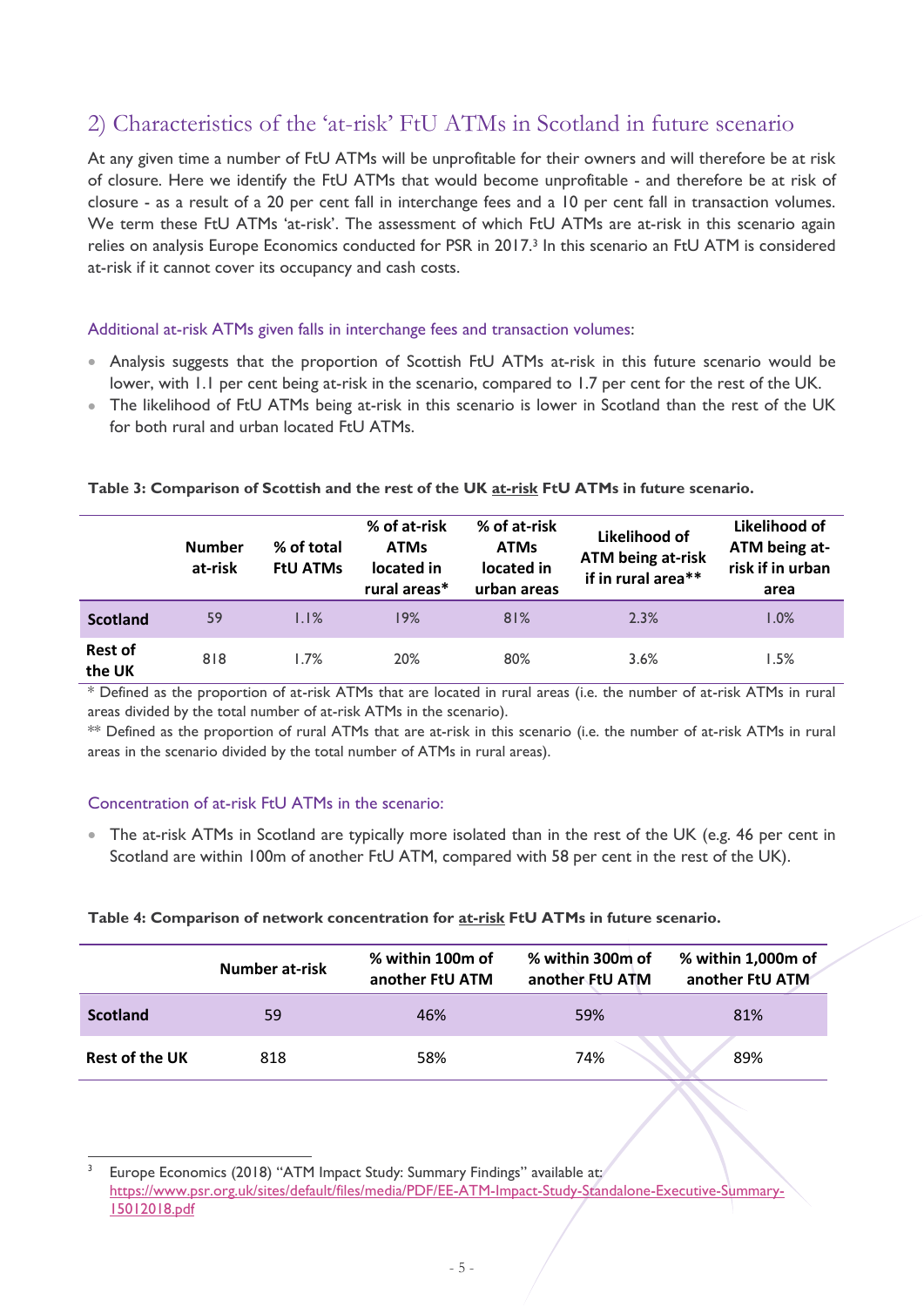### 3) ATM presence by size of settlement

This section looks at how Scottish settlements are served by the FtU ATM network, and how this compares with the rest of the UK. The analysis is based on latest available population estimates.<sup>4</sup> In this analysis we have sought to define a settlement as any area with a population of more than 500.<sup>5</sup> Thus settlements range in size from just 500 inhabitants to large cities with several hundred thousand or million inhabitants.

#### Key findings:

-

- There are no settlements in Scotland with a population exceeding 5,000 without an FtU ATM.
- 79 per cent of Scottish settlements with a population between 1,000 and 5,000 have an FtU ATM, compared with 51 per cent of settlements in the rest of the UK.

| <b>Settlement Size</b> | No. of settlements | No. of settlements<br>with no FtU ATM | Average number of<br><b>ATMs</b> |
|------------------------|--------------------|---------------------------------------|----------------------------------|
| 500 to 1,000           | 136                | 94                                    | 0.5                              |
| 1,001 to 5,000         | 259                | 55                                    | 1.9                              |
| 5,001 to 10,000        | 57                 | 0                                     | 6.9                              |
| 10,001 to 50,000       | 49                 | 0                                     | 20                               |
| 50,001 to 100,000      | 12                 | 0                                     | 76                               |
| More than 100,000      | 6                  | 0                                     | 405                              |

#### **Table 5: Prevalence of ATMs by different settlement sizes in Scotland**

**Table 6: Prevalence of ATMs by different settlement sizes in the rest of the UK**

| <b>Settlement Size</b>   | No. of settlements | No. of settlements<br>with no FtU ATM | Average number of<br><b>ATMs</b> |
|--------------------------|--------------------|---------------------------------------|----------------------------------|
| 500 to 1,000             | .663               | <b>1.495</b>                          |                                  |
| 1,001 to 5,000           | .843               | 908                                   | 0. ا                             |
| 5,001 to 10,000          | 341                |                                       | 5.0                              |
| 10,001 to 50,000         | 387                | 0                                     | 20                               |
| 50,001 to 100,000        | 62                 | 0                                     | 66                               |
| <b>More than 100,000</b> |                    | 0                                     | 442                              |

4 For Scotland, mid-2016 population estimates available from the National Records of Scotland: https://www.nrscotland.gov.uk/statistics-and-data/statistics/statistics-by-theme/population/populationestimates/special-area-population-estimates/settlements-and-localities

For England & Wales and Northern Ireland, population estimates are based on 2011 census data.

<sup>5</sup> For Scotland, the National Records of Scotland define settlements in this way. The relevant authorities in other parts of the UK do not provide such data, so slightly different approaches are necessary for England & Wales and Northern Ireland:

In England and Wales, we use data on built-up areas (BUAs) defined as a minimum built-up area of 20 hectares (where any BUAs within 200metres of each other are combined), for which we then restrict the sample to BUAs with a population exceeding 500. BUAs data is taken from the Office for National Statistics: https://www.ons.gov.uk/methodology/geography/ukgeographies/censusgeography

In Northern Ireland, we use 'Settlement Development Limits' (SDLs) defined as settlements exceeding the thresholds of 20 or more households and 50 or more usual residents. Again we impose the additional restriction that the population must exceed 500. SDL data is available from the Northern Ireland Statistics and Research Agency: https://www.nisra.gov.uk/support/geography/urban-rural-classification